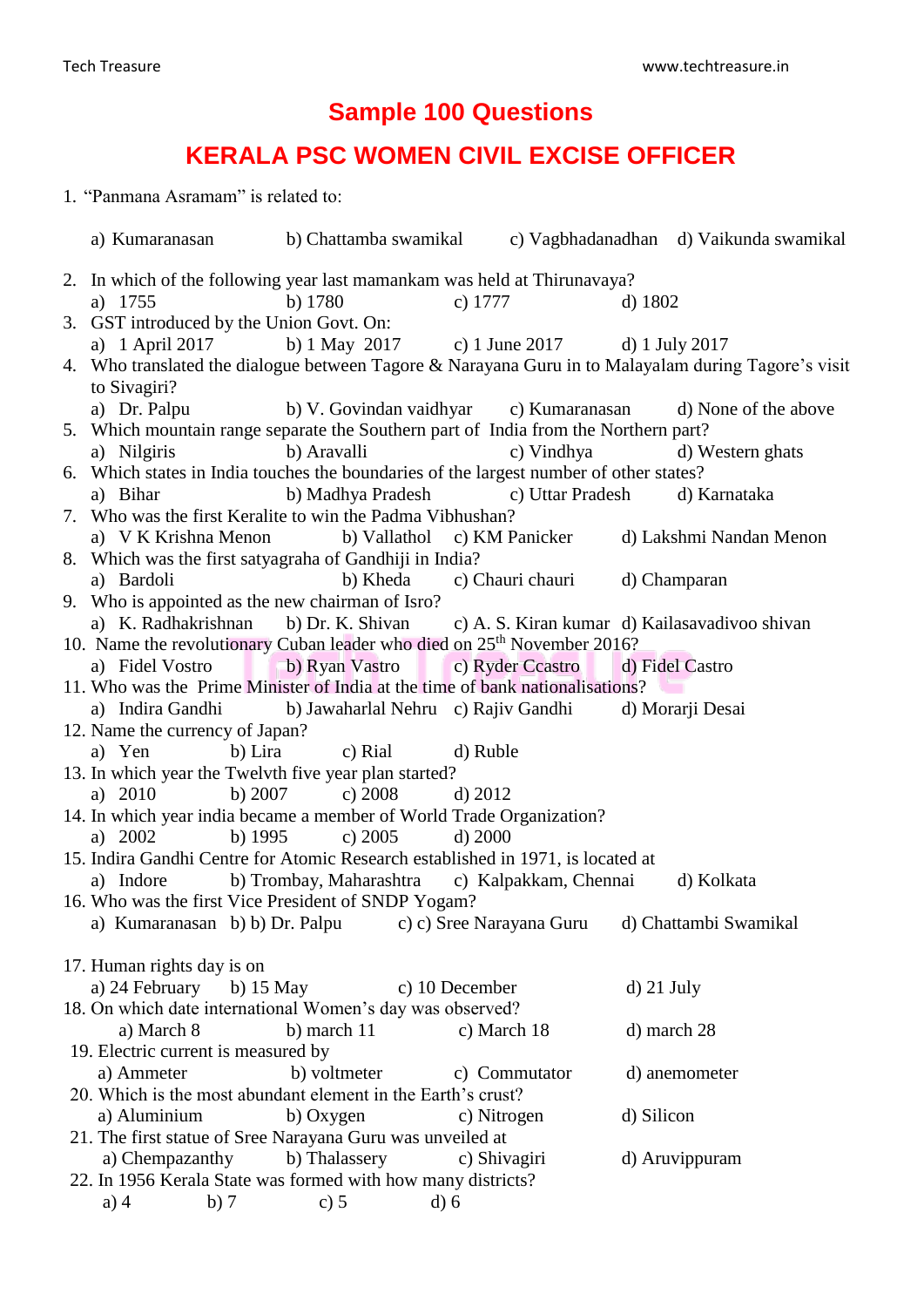Tech Treasure www.techtreasure.in

| 23. Who was known as 'Saint with out saffron'?<br>a) Swami Vivekanandan<br>c) Sree Narayana Guru |                | b) Vagbhadanandhan              | d) Chattambi Swamikal |                                                |  |
|--------------------------------------------------------------------------------------------------|----------------|---------------------------------|-----------------------|------------------------------------------------|--|
| 24. Which organisation in Kerala was founded in the lines of the servants of India Society?      |                |                                 |                       |                                                |  |
| a) SNDP                                                                                          | b) NSS         | c) Sadhujana paripalana sangham |                       | d) None of the above                           |  |
| 25. Which was the venue of the first National Games?<br>a) Kolkata                               | b) Mumbai      | c) New Delhi                    |                       | d) Gujarat                                     |  |
| 26. What is the number of Hydrogen atoms in a water molecule?                                    |                |                                 |                       |                                                |  |
| a) $3$<br>b)2                                                                                    | c) $1$         | $d)$ 4                          |                       |                                                |  |
| 27. Who was the first person to appear in the postal stamp of independent India?                 |                |                                 |                       |                                                |  |
| a) Jawaharlal Nehru                                                                              |                | b) Gandhiji                     |                       | c) Sreenarayana Guru d) Sardar Vallabhai Patel |  |
| 28. Which is the resting place of Morarji Desai?                                                 |                |                                 |                       |                                                |  |
| a) Veer bhoomi                                                                                   | b) Kisan Ghat  | c) Abhai Ghat                   |                       | d) Raj Ghat                                    |  |
| 29. In which year was the kerala state road transport coroperation (KSRTC) formed?               |                |                                 |                       |                                                |  |
| a) 1956<br>$b)$ 1972                                                                             | c) $1963$      | d) $1965$                       |                       |                                                |  |
| 30. The first hydro electric project in Kerala was constructed in which river?                   |                |                                 |                       |                                                |  |
| a) Muthirapuzha                                                                                  |                | b) Periyar c) Pamba             | d) Chaliyar           |                                                |  |
| 31. In which organisms skin work as a respiratory organ?                                         |                |                                 |                       |                                                |  |
| a) Mouse<br>b) snake                                                                             | c) frog        | d) cockroach                    |                       |                                                |  |
| 32. Which social media site is founded by Jan Konum?                                             |                |                                 |                       |                                                |  |
| a) Facebook                                                                                      | b) WhatsApp    | c) Twitter                      |                       | d) Instagram                                   |  |
| 33. Which article of the Indian Constitution abolishes untouchability?                           |                |                                 |                       |                                                |  |
| a) Article-17                                                                                    |                | b) Article-15                   | c) Article $-13$      | d) Article-16                                  |  |
| 34. In which year was the age of voting reduced to 18 years?                                     |                |                                 |                       |                                                |  |
| a)1987                                                                                           | b)1978         | c) 1989                         |                       | d) 1976                                        |  |
| 35. Which river flows through the silent valley?                                                 |                |                                 |                       |                                                |  |
| a) Muthirappuzha                                                                                 |                | b) periyar                      | c) Kunthipuzha        | d) Bharathapuzha                               |  |
| 36. Who won the 2017 ICC Women's World cup?                                                      |                |                                 |                       |                                                |  |
| a) England                                                                                       | b) India       | c) Australia                    | d) Srilanka           |                                                |  |
| 37. What is the time duration of international football championship?                            |                |                                 |                       |                                                |  |
| a) 60 minute                                                                                     | $b)$ 45 minute | c) 90 minute                    |                       | d) 85 minute                                   |  |
| 38. The khadi and village industries commision was established in during                         |                |                                 |                       |                                                |  |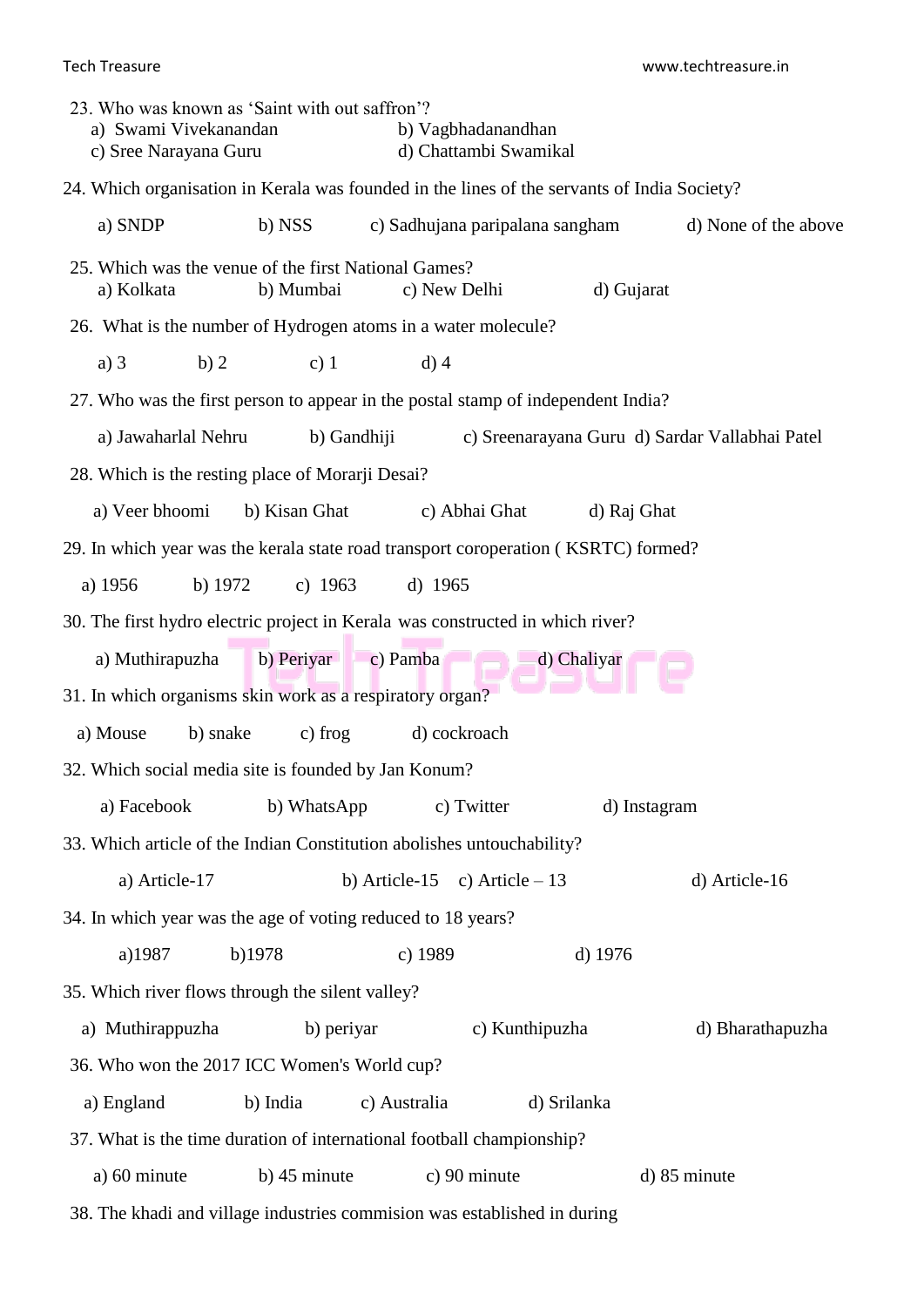| a) first five year plan                                                |                      |                              | b) second five year plan |                    |  |  |  |
|------------------------------------------------------------------------|----------------------|------------------------------|--------------------------|--------------------|--|--|--|
| c) third five year plan                                                |                      |                              | d) fourth five year plan |                    |  |  |  |
| 39. In which year, Peacock was declared National Bird of india?        |                      |                              |                          |                    |  |  |  |
| a) 1958                                                                | b) $1963$<br>c) 1960 | $d$ )1965                    |                          |                    |  |  |  |
| 40) The title "Devanam Priya" was given to                             |                      |                              |                          |                    |  |  |  |
| a) Harsha                                                              | b) Kanishka          | c) Ashoka                    | d) Chandragupta          |                    |  |  |  |
| 41) Who is the chairman of planning commision in India?                |                      |                              |                          |                    |  |  |  |
| a) Prime minister of India                                             |                      | b) President of India        |                          |                    |  |  |  |
| c) Governor RBI                                                        |                      | d) Finance minister of India |                          |                    |  |  |  |
| 42) Venganoor is the birth place of                                    |                      |                              |                          |                    |  |  |  |
| a) Ayya vaikundar                                                      |                      | b) Chattambi Swamikal        | c) Ayyankali             | d) Pandit karuppan |  |  |  |
| 43) 1 Mega byte is equal to                                            |                      |                              |                          |                    |  |  |  |
| a) 1024 kilo bytes                                                     |                      | b) 1023 kilo bytes           | c) 1019 Giga bytes       | d) 1024 giga bytes |  |  |  |
| 44. The IC chips used in computer are made of                          |                      |                              |                          |                    |  |  |  |
| a) Chromium                                                            | b) Silicon           | c) Nickel                    |                          | d) Titanium        |  |  |  |
| 45. Candela is the measurement of                                      |                      |                              |                          |                    |  |  |  |
| a) Luminous intensity                                                  | b) depth             | c) speed                     | d) Temperature           |                    |  |  |  |
| 46. In which district is the Malampuzha gardens                        |                      |                              |                          |                    |  |  |  |
| a) Idukki                                                              | b) Malapuram         |                              | c) Palakkad              | d) Thrissur        |  |  |  |
| 47. The purest form of iron is                                         |                      |                              |                          |                    |  |  |  |
| a) Cast iron                                                           | b) Steel             | c) Pig iron                  |                          | d) Wrought iron    |  |  |  |
| 48. The octopus shaped lake in kerala                                  |                      |                              |                          |                    |  |  |  |
| a) Vembanad                                                            | b) Kayamkulam        | c)Akkulam                    |                          | d) Ashtamudi       |  |  |  |
| 49. In 2017 National Farmers day is celebrated on which date in india? |                      |                              |                          |                    |  |  |  |
| a) October 12                                                          | b) October 13        | c) December 22               |                          | d) December 23     |  |  |  |
| 50. Sangai festival has started in which state?                        |                      |                              |                          |                    |  |  |  |
| a) Tripura                                                             | b) Odisha            | c) Manipur                   | d) Rajastthan.           |                    |  |  |  |
| 51. In which year NABARD was established?                              |                      |                              |                          |                    |  |  |  |
| a. 1985                                                                | b. 1982              | c. 1980                      | d. 1987                  |                    |  |  |  |
| 52. The first state to establish Lokayuktha?                           |                      |                              |                          |                    |  |  |  |
| a) Maharashtra                                                         | b) west Bengal       | c) Gujarat                   |                          | d) tamilnadu       |  |  |  |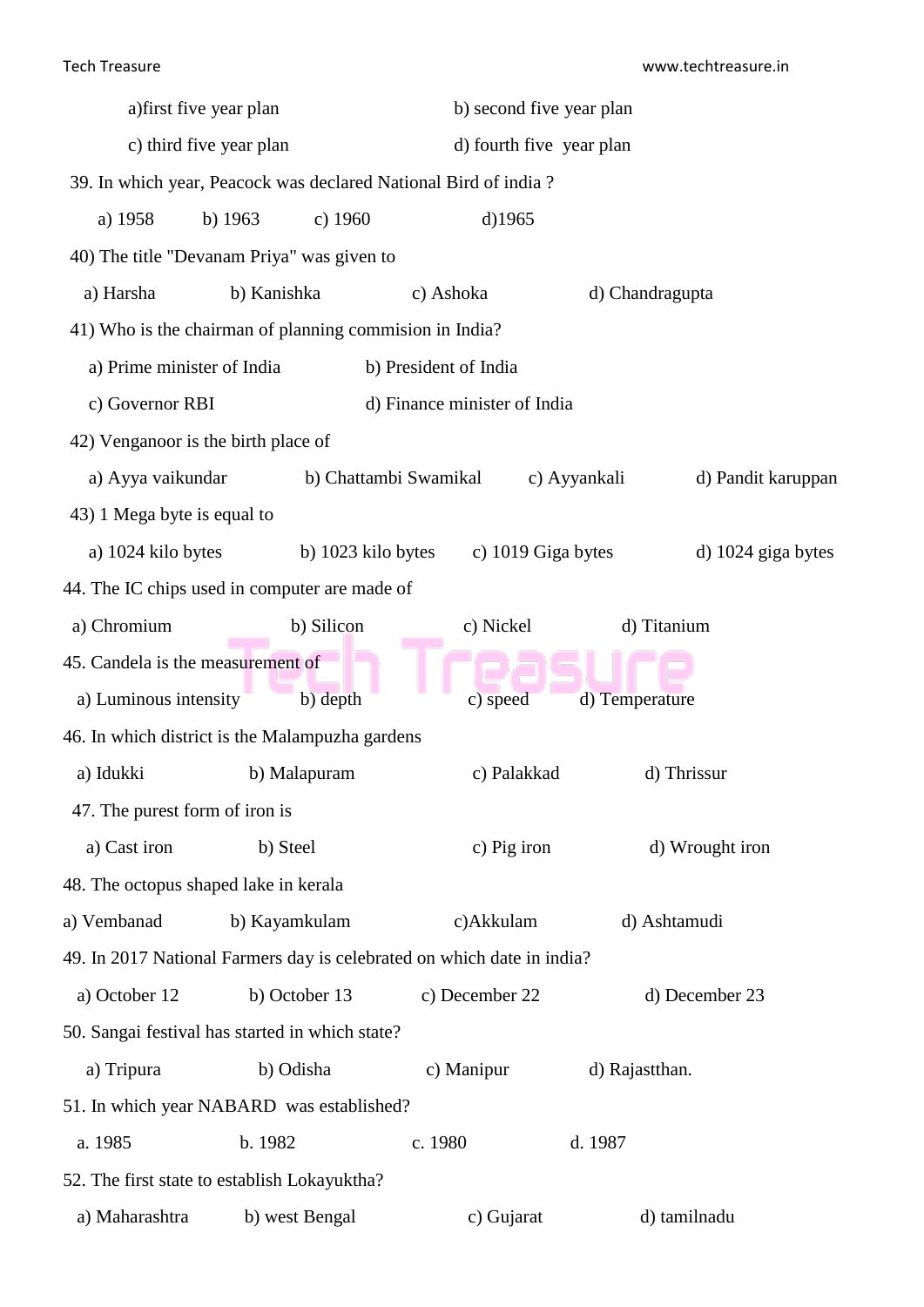|  |  | 53. Which part of the digestive system is responsible for the absorption of food? |  |  |  |  |
|--|--|-----------------------------------------------------------------------------------|--|--|--|--|
|  |  |                                                                                   |  |  |  |  |

| a. Large intestine<br>b. Small intestine                                     |               | c. Stomach                 | d. Oesophagus        |                              |
|------------------------------------------------------------------------------|---------------|----------------------------|----------------------|------------------------------|
| 54. Which vitamin also act as a hormone?                                     |               |                            |                      |                              |
| a) Vitamin C                                                                 | b) Vitamin A  |                            | c) Vitamin D         | d) Vitamin B                 |
| 55. The gas inside an electric bulb is:                                      |               |                            |                      |                              |
| a) Argon                                                                     | b) Neon       |                            | c) Xenon             | d)Krypton                    |
| 56. Indian Air Force day is celebrated on:                                   |               |                            |                      |                              |
| a) October 17                                                                | b) October 12 |                            | c) October 7         | d) October 8                 |
| 57. Who is the supreme commander of the armed forces of India?               |               |                            |                      |                              |
| a) Prime minister of India                                                   |               |                            |                      | b) Defence minister of India |
| c) President of India                                                        |               |                            | d) Governer          |                              |
| 58. Perinad Lahala is also known as                                          |               |                            |                      |                              |
| a) Kunnamkulam samara                                                        |               |                            | b) Kallumala samaram |                              |
| c) Pidiyari samara                                                           |               |                            | d) Paliyam samaram   |                              |
| 59. Dhola-Sadiya, India's longest river bridge constructed across the river: |               |                            |                      |                              |
| a) Godavari                                                                  | b) Ganga      |                            | c) Yamuna            | d) Bhramaputra               |
| 60. Which rocket was used to launch Mangalyaan on 5 th November 2013?        |               |                            |                      |                              |
| a) PSLV C -24                                                                |               | b) PSLV $C-25$             | c) PSLV $C-23$       | d) None of the above         |
|                                                                              |               |                            |                      |                              |
| a) have taken                                                                | b)taken       | c) is taken                | d) has taken         |                              |
|                                                                              |               |                            |                      |                              |
| a) regular                                                                   |               | b) regularly c) regularity | d) regularize        |                              |
| 63. A synonym for 'barren' is:                                               |               |                            |                      |                              |
| a) sterile                                                                   | b) fertile    | c) sluggish                | d) fake              |                              |
|                                                                              |               |                            |                      |                              |
| a) put down b) put up with c) put out                                        |               |                            |                      | d) put off                   |
| 65. I have ________________ the idea for ever.                               |               |                            |                      |                              |
| a) given up b) given off                                                     |               |                            | c) given out         | d) given at                  |
| 66. The idiom 'In a nutshell' means:                                         |               |                            |                      |                              |
| a) In detail                                                                 | b) In order   | $c)$ In brief              |                      | d)In between                 |
| 67. The word which means 'innocent' is:                                      |               |                            |                      |                              |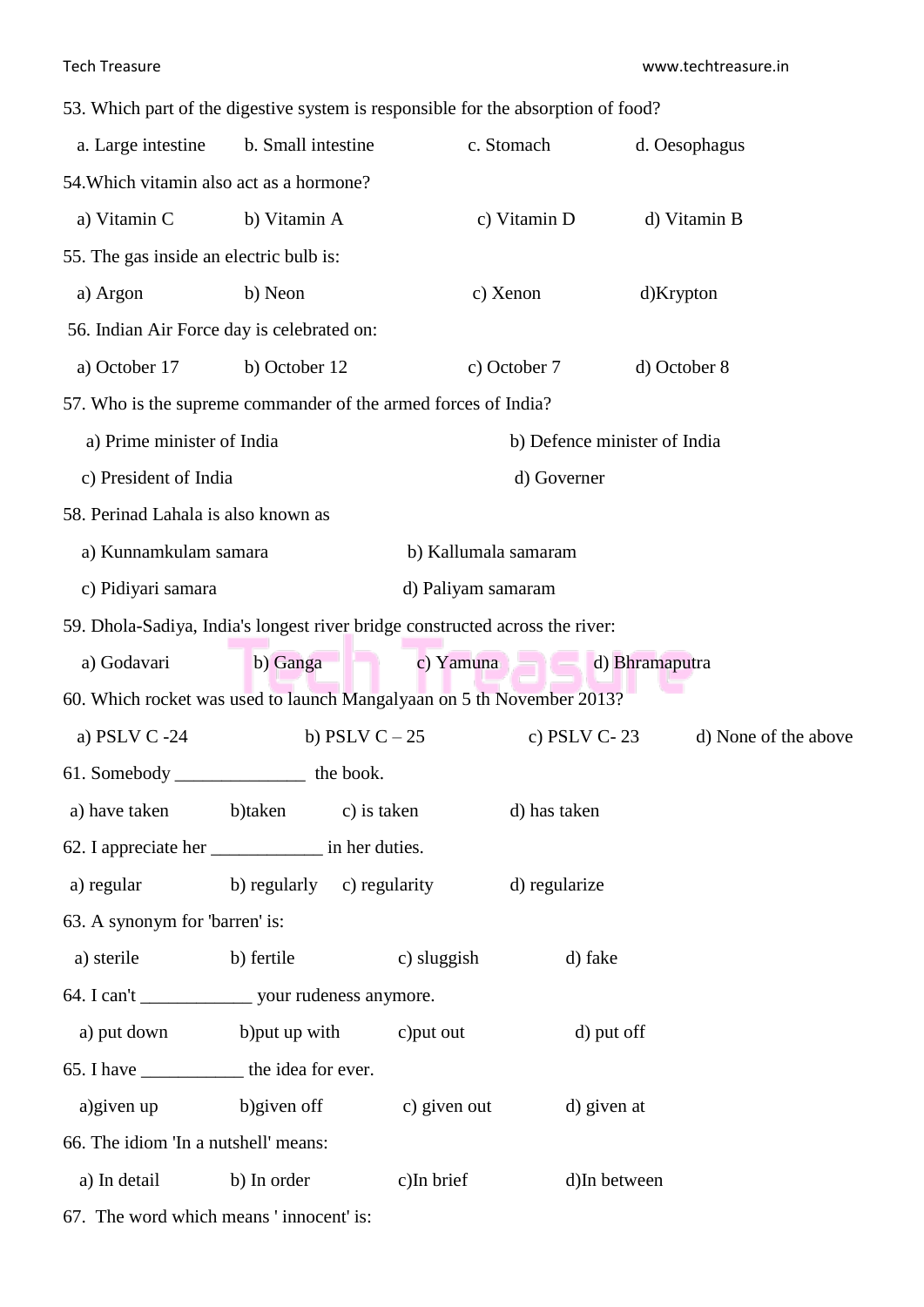| a) Childish<br>b) Frank                                                 |                                                      |                  | c) Childlike    | d) Proud                                         |  |  |  |  |
|-------------------------------------------------------------------------|------------------------------------------------------|------------------|-----------------|--------------------------------------------------|--|--|--|--|
| 68. The idiom 'Eleventh hour' means:                                    |                                                      |                  |                 |                                                  |  |  |  |  |
|                                                                         | a) The right moment b) Very early c) The last minute |                  |                 | d) At eleven                                     |  |  |  |  |
| 69. The plural form of dynamo is                                        |                                                      |                  |                 |                                                  |  |  |  |  |
| a) dynamo                                                               | b) dynamos                                           |                  | c)dynamos       | d)dymanose                                       |  |  |  |  |
| 70. The anonym of 'mitigate' is:                                        |                                                      |                  |                 |                                                  |  |  |  |  |
| a. aggravate                                                            | b. alleviate                                         |                  | c. stubborn     | d. deteriorate<br>d)Psycology<br>d) didn't they? |  |  |  |  |
| 71. Find out the mis-spelt word:                                        |                                                      |                  |                 |                                                  |  |  |  |  |
|                                                                         | a) Millenium b) Committee                            |                  | c) Acommodation |                                                  |  |  |  |  |
| 72. He was absent __________ the class.                                 |                                                      |                  |                 |                                                  |  |  |  |  |
| a) to                                                                   | b) with                                              | c)from           | d) on           |                                                  |  |  |  |  |
| 73. They had a nice weekend, _________?                                 |                                                      |                  |                 |                                                  |  |  |  |  |
|                                                                         | a) do they? b) did they?                             |                  | c) does they?   |                                                  |  |  |  |  |
| 74. Remya is _______ tallest girl in the class.                         |                                                      |                  |                 |                                                  |  |  |  |  |
| a) $a$ b) an                                                            | c) the                                               | d) None of these |                 |                                                  |  |  |  |  |
| 75. The adjective of please is                                          |                                                      |                  |                 |                                                  |  |  |  |  |
| a) pleasure                                                             | b) pleasant                                          | c)pleasantly     |                 | d) pleasantness                                  |  |  |  |  |
| 76. The passive voice of ' people speak English all over the world' is: |                                                      |                  |                 |                                                  |  |  |  |  |
|                                                                         | a) English was spoken all over the world             |                  |                 | b) English is spoken all over the world          |  |  |  |  |
|                                                                         | c) English has spoken all over the world             |                  |                 | d) English had spoken all over the world         |  |  |  |  |
| 77. The reported speech of "He said, I have done my home work" is:      |                                                      |                  |                 |                                                  |  |  |  |  |
|                                                                         | a) He said that he has done his home work            |                  |                 | b) He said that he was done his home work        |  |  |  |  |
|                                                                         | c) He said that he has been done his home work       |                  |                 | d) He said that he had done his home work        |  |  |  |  |
| 78. Nothing was known about him, 2012.                                  |                                                      |                  |                 |                                                  |  |  |  |  |
| a) was it?<br>b) wasn't it?<br>c) isn't it?<br>$d)$ is it?              |                                                      |                  |                 |                                                  |  |  |  |  |
| 79. You can trust her. She ________ not cheat you.                      |                                                      |                  |                 |                                                  |  |  |  |  |
| a) will                                                                 | b) would                                             | c) ought         |                 | d)could                                          |  |  |  |  |
| 80. The feminine gender of 'nephew' is                                  |                                                      |                  |                 |                                                  |  |  |  |  |
| a) nephrite                                                             | b) nephritic                                         | c) niece         |                 | d) nephritis                                     |  |  |  |  |

81. If the perimeter of a rectangle and a square , each is equal to 80cms, and difference of their areas is 100 sq.cms, sides of the rectangle are: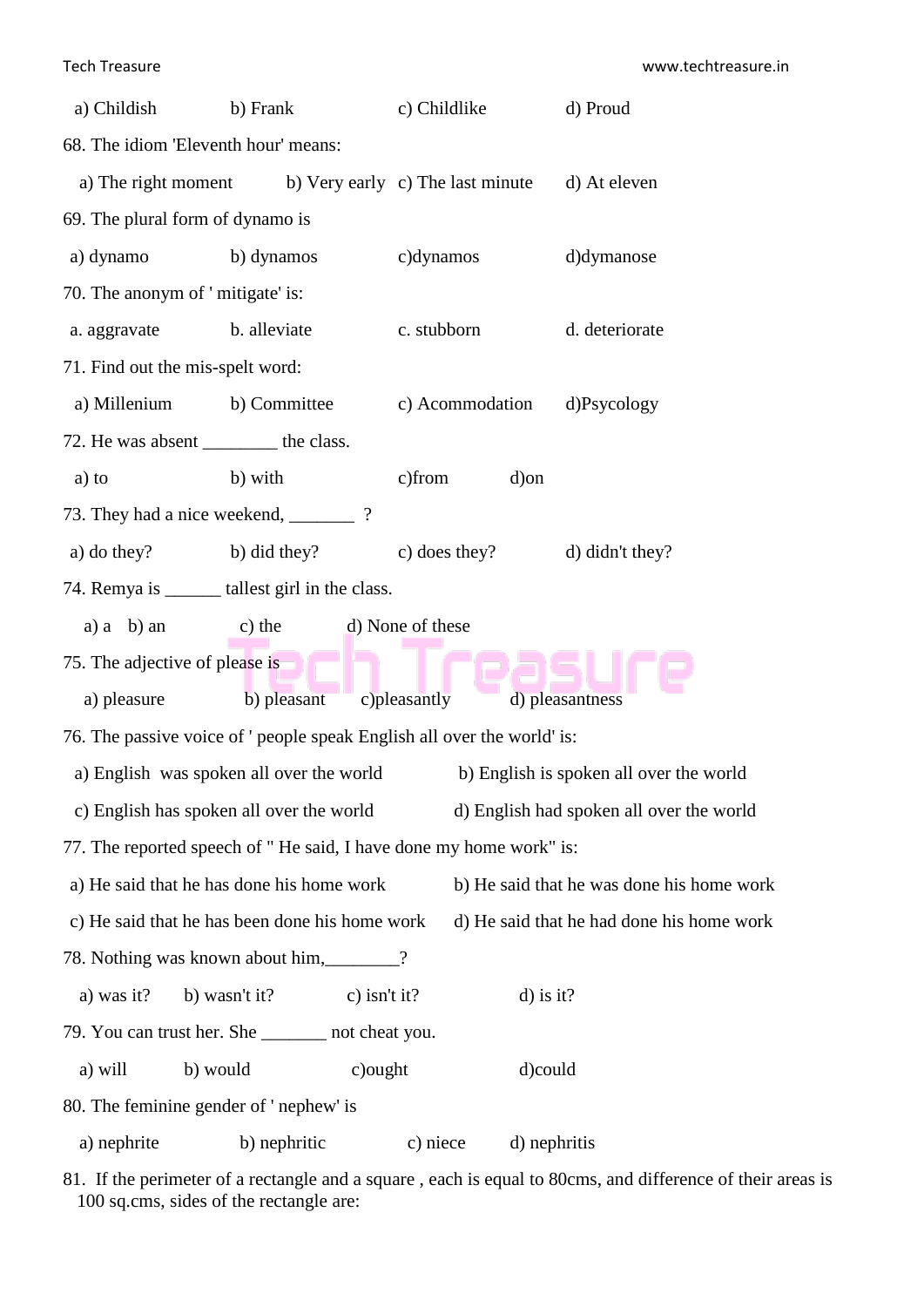| a) 35 cm, 15 cm                                                              |                                                                                                                                                                                           | b) $28 \text{ cm}$ , $12 \text{ cm}$                           |                 |  | c) $30 \text{ cm}$ , $10 \text{ cm}$ | d) 26 cm, 14 cm                                                                                              |  |  |
|------------------------------------------------------------------------------|-------------------------------------------------------------------------------------------------------------------------------------------------------------------------------------------|----------------------------------------------------------------|-----------------|--|--------------------------------------|--------------------------------------------------------------------------------------------------------------|--|--|
| 82. 3% of $300 + 2\%$ of $200 =$                                             |                                                                                                                                                                                           |                                                                |                 |  |                                      |                                                                                                              |  |  |
| a) $12$                                                                      | b) 15 c) 14                                                                                                                                                                               |                                                                | $d)$ 13         |  |                                      |                                                                                                              |  |  |
|                                                                              | $83.7, 10, 11, 14, 15, \_\_$                                                                                                                                                              |                                                                |                 |  |                                      |                                                                                                              |  |  |
|                                                                              | a) 18 b) 20 c) 16                                                                                                                                                                         |                                                                | $d)$ 22         |  |                                      |                                                                                                              |  |  |
| 84.5:625::6:                                                                 |                                                                                                                                                                                           |                                                                |                 |  |                                      |                                                                                                              |  |  |
| $a)$ 1116                                                                    | b) $1344$                                                                                                                                                                                 | c) $216$                                                       | d) $1296$       |  |                                      |                                                                                                              |  |  |
|                                                                              | 85. Which fraction is equal to 0.20%?                                                                                                                                                     |                                                                |                 |  |                                      |                                                                                                              |  |  |
| a) $1/20$                                                                    | b) $1/50$ c) $1/500$                                                                                                                                                                      |                                                                | d) $1/400$      |  |                                      |                                                                                                              |  |  |
|                                                                              | 86. If $3x+5x = -8$ , then $x+1 =$ ________                                                                                                                                               |                                                                |                 |  |                                      |                                                                                                              |  |  |
| a) $-2$                                                                      | b) $-1$ c) 0                                                                                                                                                                              |                                                                | $d)$ 1          |  |                                      |                                                                                                              |  |  |
|                                                                              | 87. ASTN: ZTSO : : MSUB : ______                                                                                                                                                          |                                                                |                 |  |                                      |                                                                                                              |  |  |
| a) LTTC                                                                      | b) LCTT                                                                                                                                                                                   |                                                                | c) LCMN         |  | d) LTOP                              |                                                                                                              |  |  |
|                                                                              | 88. Find the LCM of 8, 12, 15?                                                                                                                                                            |                                                                |                 |  |                                      |                                                                                                              |  |  |
| a)120                                                                        | b) $80$                                                                                                                                                                                   | c) $140$                                                       | $d)$ 200        |  |                                      |                                                                                                              |  |  |
| is her youngest brother?                                                     |                                                                                                                                                                                           | ---                                                            |                 |  |                                      | 89. Sarah is twice as old as her youngest brother. If the difference between their ages is 15 years. How old |  |  |
| a) $10$                                                                      | b)15                                                                                                                                                                                      | c)20                                                           | $d)$ 25         |  |                                      |                                                                                                              |  |  |
|                                                                              | 90. A and B can do a piece of work in 72 days, B and C can do it in 120 days, and A and C can do it in 90<br>days. When A,B,C work together, how much work is finished by them in 3 days? |                                                                |                 |  |                                      |                                                                                                              |  |  |
| a) $1/40$                                                                    | b) $1/30$                                                                                                                                                                                 | c) $1/10$                                                      | d) $1/20$       |  |                                      |                                                                                                              |  |  |
| 91. Three numbers are in the ratio 3:4:5 and their LCM is 2400. Their HCF is |                                                                                                                                                                                           |                                                                |                 |  |                                      |                                                                                                              |  |  |
| a) $40$                                                                      | b)80                                                                                                                                                                                      | $c)$ 120                                                       | $d)$ 200        |  |                                      |                                                                                                              |  |  |
|                                                                              |                                                                                                                                                                                           | at 60kmph. What is his average speed during the whole journey? |                 |  |                                      | 92. There are two towns A and B. Raju goes from A to B at 40kmph and comes back to the starting point        |  |  |
| a) $48$ kmph                                                                 | b) 52kmph                                                                                                                                                                                 | c) $50$ kmph                                                   | $d)$ 46 $k$ mph |  |                                      |                                                                                                              |  |  |

93. If  $3x= 6x-15$ , then  $x+8 =$ 

a) 5 b)10 c)11 d) 13

94. Of the following fractions, which is less than 2/3?

a)  $7/8$  b)  $5/6$  c)  $\frac{3}{4}$  d)  $\frac{3}{5}$ 

95. If A is the brother of B; B is the sister if C and C is the father of D, how D is related to A?

a) Brother b) Sister c) Nephew d) Cannot be determined